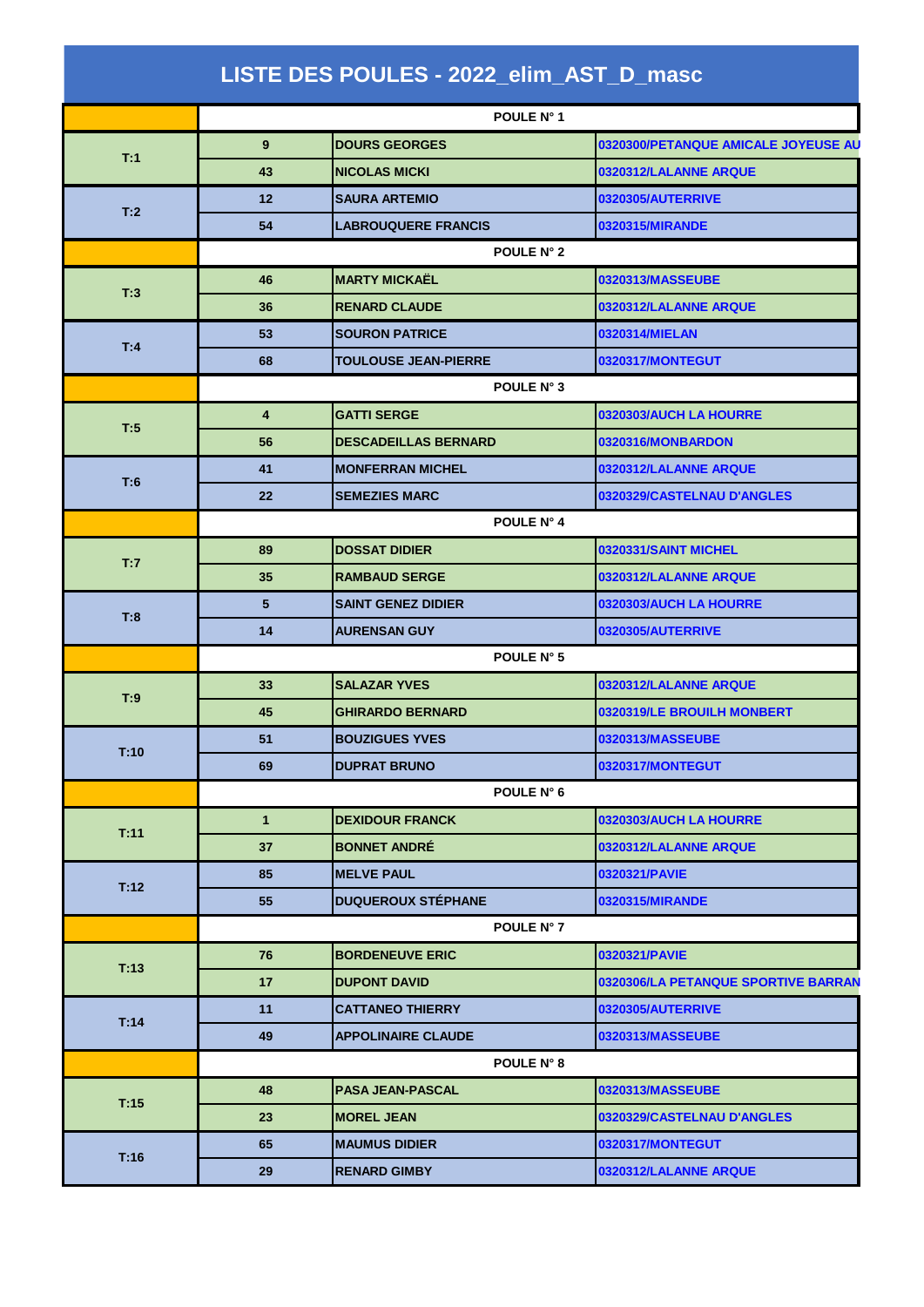|      | POULE N° 9     |                            |                                     |
|------|----------------|----------------------------|-------------------------------------|
|      | 16             | <b>PONTAC CHRISTOPHE</b>   | 0320305/AUTERRIVE                   |
| T:17 | 21             | <b>BOUDES SEBASTIEN</b>    | 0320329/CASTELNAU D'ANGLES          |
| T:18 | 79             | <b>MINJON MICHEL</b>       | 0320321/PAVIE                       |
|      | 57             | <b>RAMBAULT DAVID</b>      | 0320316/MONBARDON                   |
|      |                | POULE N° 10                |                                     |
| T:19 | 60             | <b>LARRIEU DIDIER</b>      | 0320316/MONBARDON                   |
|      | 74             | <b>DUPUY NICOLAS</b>       | 0320320/PANASSAC                    |
| T:20 | 75             | <b>RIBOUT FRÉDÉRIC</b>     | 0320321/PAVIE                       |
|      | 25             | <b>DEBARD ALAN</b>         | 0320328/L'ISLE DE NOE               |
|      |                | POULE N° 11                |                                     |
| T:21 | 66             | <b>LAITHEM FRÉDÉRIC</b>    | 0320317/MONTEGUT                    |
|      | 91             | <b>PUJOS ROBERT</b>        | 0320331/SAINT MICHEL                |
| T:22 | 32             | <b>BENONI PIERRE</b>       | 0320312/LALANNE ARQUE               |
|      | 71             | <b>LAMBERT DENIS</b>       | 0320320/PANASSAC                    |
|      |                | POULE N° 12                |                                     |
| T:23 | 87             | <b>ZANABONI JEROME</b>     | 0320331/SAINT MICHEL                |
|      | 39             | <b>CAZES FRÉDÉRIC</b>      | 0320312/LALANNE ARQUE               |
| T:24 | 26             | <b>ESCRIVANT JEAN-MARC</b> | 0320328/L'ISLE DE NOE               |
|      | 63             | <b>ROLLIN STÉPHANE</b>     | 0320317/MONTEGUT                    |
|      |                | POULE N° 13                |                                     |
| T:25 | 20             | <b>MOREL FABRICE</b>       | 0320329/CASTELNAU D'ANGLES          |
|      | 30             | <b>JUSTINE JEROME</b>      | 0320312/LALANNE ARQUE               |
| T:26 | $\overline{7}$ | <b>VILLEMUR GAETAN</b>     | 0320300/PETANQUE AMICALE JOYEUSE AU |
|      | 82             | <b>MOLINARO PATRICK</b>    | 0320321/PAVIE                       |
|      |                | <b>POULE N° 14</b>         |                                     |
| T:27 | 62             | <b>BABIE FRANÇIS</b>       | 0320316/MONBARDON                   |
|      | $\overline{2}$ | <b>IRAGNE DIDIER</b>       | 0320303/AUCH LA HOURRE              |
| T:28 | 90             | <b>BARTHET THIERRY</b>     | 0320331/SAINT MICHEL                |
|      | 34             | <b>ROPERT XAVIER</b>       | 0320312/LALANNE ARQUE               |
|      | POULE N° 15    |                            |                                     |
| T:29 | 59             | <b>PIEROPAN DANIEL</b>     | 0320316/MONBARDON                   |
|      | 77             | <b>BARRIER JOEL</b>        | 0320321/PAVIE                       |
| T:30 | 73             | <b>CENAC JEAN FRANCOIS</b> | 0320320/PANASSAC                    |
|      | 24             | <b>SEVERAN SIMON</b>       | 0320328/L'ISLE DE NOE               |